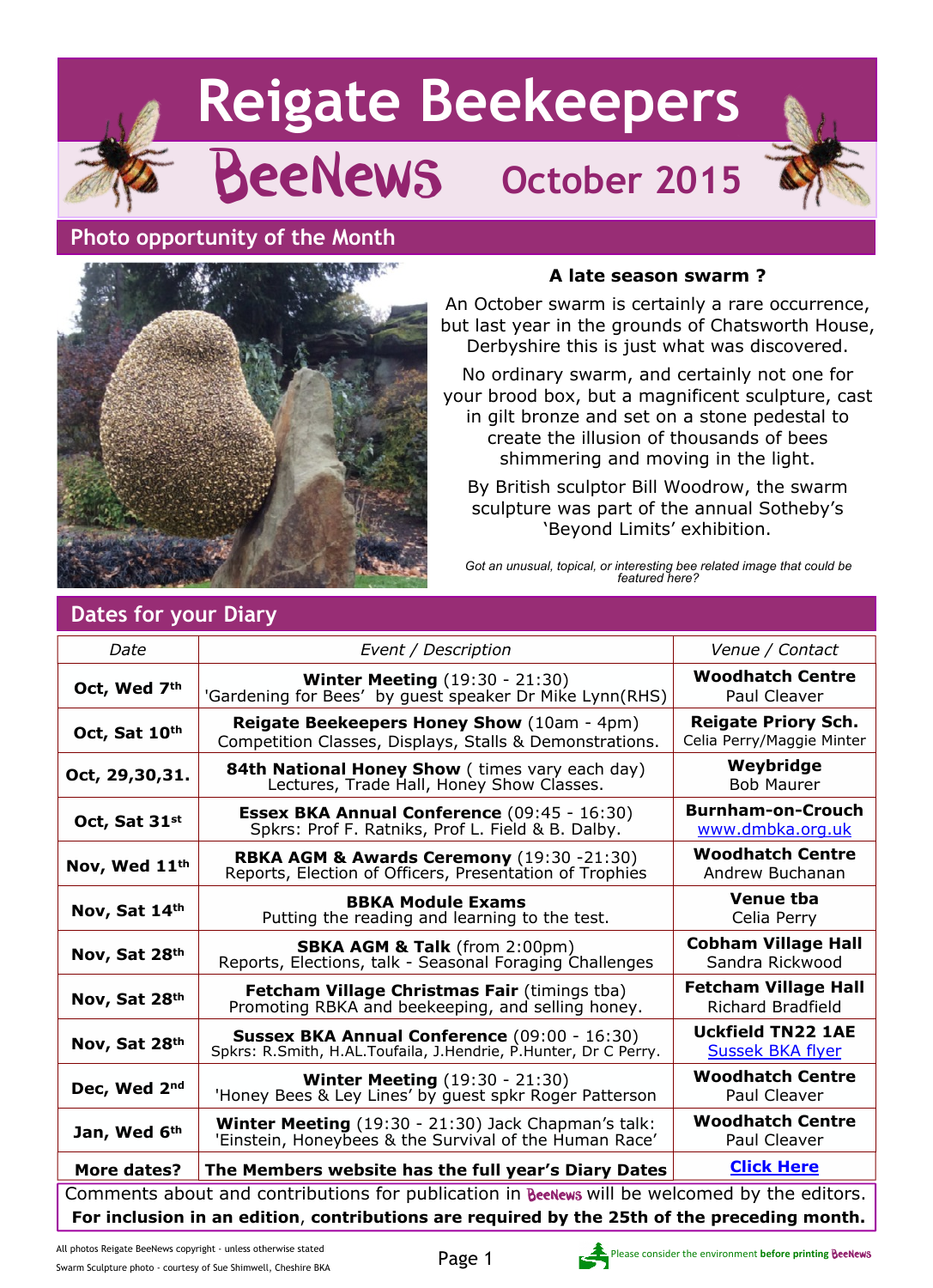#### **Show Time beckons**

No apologies offered for the many references to 'shows' this month.

It's that time of year when many of us are hopefully able to maybe spare some time from the week by week, or even day by day beekeeping activities and instead devote some time to celebrating and sharing our hobby and passion in some style. There is a Honey Show to be run as well.

Connecting with the public is a role that is central to Reigate Beekeepers existence. Be that by providing first class training for members of the public wishing to become good beekeepers, furthering the public's understanding and appreciation of the honeybee and the role it plays in our environment, or just enabling the public to plain enjoy the honey that bees produce. Our Honey Show allows us [ALL](http://rbkbblog.com/2015/09/10/rbka-honey-show-helping-promoting/) to pull the stops out and get the message across.

And then there is the National Honey Show, a great opportunity to see a spectacular display of the products of the nations beekeepers (and beyond) … and for us to be part of that display. So as you prepare your [entries for](http://rbkbblog.com/2015/07/19/rbka-honey-show-registration-now-open/) [our Show,](http://rbkbblog.com/2015/07/19/rbka-honey-show-registration-now-open/) why not also enter them for equivalent Classes in '[The National](https://www.honeyshow.co.uk/)'. And do try to get along to Weybridge for at least one of the three days of lectures, workshops and retail therapy in the trade hall.

Taking the 'show' out to the public is a role performed by Reigate Beekeepers' attendance at many town fairs and village fetes during the summer. Long standing participation at the Reigate and latterly Redhill markets also provided a connection with the public throughout the year, (rain, shine or snow!) and had established a loyal customer base for our honey. That participation is no longer feasible, so [read on the website](http://rbkbblog.com/2015/09/16/calling-all-members-with-honey-to-sell/) about how consideration is being given to alternative ways of connecting the publics search for local honey to beekeepers with honey to sell.

'Keeping the show rolling' could be described as a key role of a Quartermaster, ensuring that the equipment required in the divisions apiaries is to hand as well as facilitating discounted bulk orders of individual members requirements. Could you do that?

#### *Richard & Graham*

| <b>Section</b>                 | <b>Features</b>                                            | Page |
|--------------------------------|------------------------------------------------------------|------|
| <b>Photo Opportunity</b>       | A late season swarm                                        |      |
| Dates for your Diary           | 7th October 2015 - January 6th 2016                        |      |
| <b>Editorial</b>               | Show Time beckons                                          |      |
|                                | Chairman's Chat - Keeping the Shows Running                | 3    |
| <b>Members News</b>            | Vacancy - RBKA Quartermaster                               | 3    |
|                                | 2015/2016 Membership Renewals become due on October 1st    | 4    |
|                                | AGM Notifications - RBKA & SBKA                            | 4    |
| <b>Events News</b>             | Reigate BeeKeepers' Honey Show - FINAL REMINDERS & APPEALS | 5    |
|                                | National Honey Show - Reminder                             | 5    |
| <b>Topical News</b>            | Moisture in Hives                                          | 6    |
| <b>Questions &amp; Answers</b> | Who is the most important honey bee?                       |      |
| <b>Horticultural News</b>      | Bees and Plants - An Intimate Relationship                 | 8    |
| <b>Website News</b>            | Latest Posts Summary                                       | 10   |

**BeeNews Contents** 

Our website is updated much more regularly than this monthly edition of BeeNews, so click on [Members Website](http://rbkbblog.com) for lots more information and, all the latest news and activity updates.

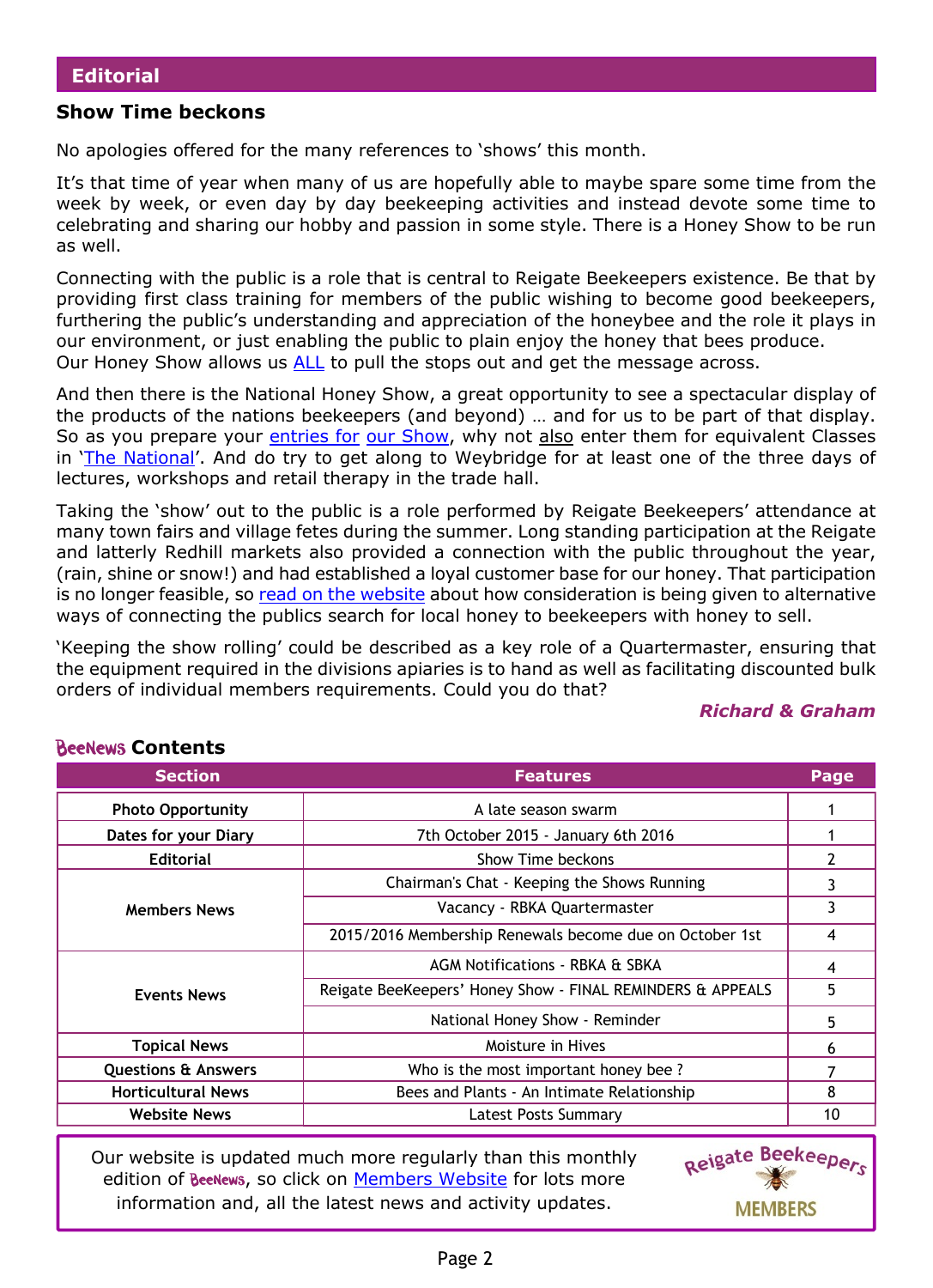## **Keeping the Shows Running. by** *Andrew Buchanan*

## Chairman's Chat

What a shame ! The Summer of 2015 was very October signals the time for members to pay good for bees to proliferate together with most their Membership Fees for 2015/2016. An early other insects.

However, it seems that it was not so good for their production of honey. Many members have reported an unexpected low harvest and that their colonies are taking a lot of syrup, as have the bees at Henfold Copse.

*Simon Ford* made several calls for members to continue attending the Wednesday evening sessions during September.

Sadly, they seem to have fallen upon many deaf ears. The objective was to demonstrate, particularly to newer members, the preparation of the bees and their hives for Winter and also for members to share the cleaning of the equipment they used throughout the summer. Simon and his Winter Team of volunteers will no doubt do their best to prepare the Henfold colonies for next Spring but it is likely that much cleaning work will be left for members to complete !

On Saturday 10th October, RBKA's Honey Show needs your support. *Maggie Minter* and *Celia* **Perry** are working hard to prepare a tip-top show of the many aspects of our craft for what is perhaps the major annual event in our calendar.

Do try to enter at least one Class and either help to entertain the public at the event itself or just come along to marvel at some of the entries.

Details of the Honey Show Schedule may be found elsewhere in this newsletter and on the Members Website.

Don't forget that the November Winter Meeting is on Wednesday 11th and is our Annual General Meeting. Again do come along and support the election of the Committee for 2015/16. Formal Notice of the AGM is attached to the email which accompanied the publication of this newsletter. Details are also provided elsewhere in Beenews itself and on the Members Website.

payment would be much appreciated and make our Membership Secretary's and Treasurer's jobs so much easier. Don't forget that electronic payment is now available - see your renewal form for details or contact *[Mike Hill](http://rbkbblog.com/membership/whos-who/contact-mike-hill-membership-sec-committee-member/)* if needed.

For the past three years or so, *Richard Stuart* has been our Quartermaster. Unfortunately he has to stand down owing to business reasons. Despite spending much time working abroad he has done a splendid job in looking after the needs of both RBKA and our members.

Richard, we thank you very much for a job well done.

This does mean that the Committee is looking for a member to take over the reins of this important post.

A general Job Description is provided below and will also be found on the Members Website.

#### *Andrew Buchanan*

#### **VACANCY**

## **RBKA QUARTERMASTER**

This important role in the business of Reigate Beekeepers is vacant.

Essentially the post involves working closely with the Managers of our five apiaries to ensure that essential equipment is available for their needs, placing orders with Suppliers as necessary and liasing with our Treasurer to effect payments.

Additional responsibilities include dealing with orders from members, organising an annual stock take of RBKA equipment and helping to prepare forecasts and budgets.

Anyone who is interested in managing this function should contact :

#### *Andrew Buchanan* 01306712773 07879 552582 [andrewb38@btinternet.com](mailto:andrewb38@btinternet.com)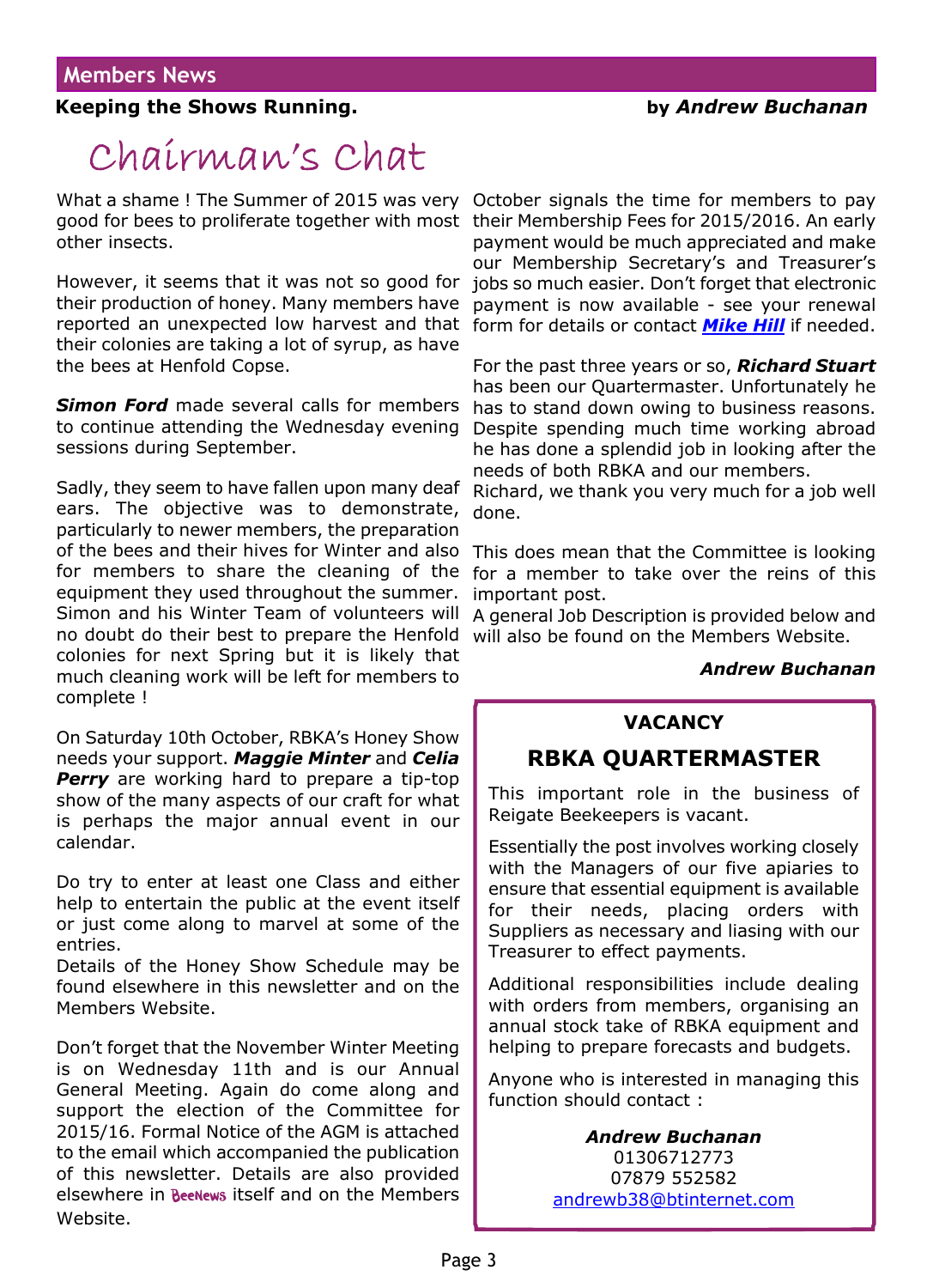## **2015/2016 Membership Renewals become due on October 1st**

Invoices for the renewal of membership of the your invoice (other than the number of Colonies Reigate Beekeepers' Division of the Surrey BKA for BDI purposes) please first advise **Mike Hill** will now be arriving in Inboxes or through letter directly, who will then update the records and boxes. Prompt payments will be appreciated.

Full year renewal fees for 2015/2016 have been set for the various Membership Classes as:

- Registered (with Printed BeeCraft) £58
- Registered (with Digital BeeCraft) £52
- Partner £22
- Country £20
- Junior £20
- $\bullet$  Minor  $£10$
- Associate £10
- Friend (by email) E10
- Friend (by post) E16

Registered Membership fees include BDI cover for up to three colonies only. If you need BDI cover for more colonies, add the necessary supplement to the amount you pay.

Partner Membership fees do not include any BDI cover. If you need cover for your own colonies (ie those not covered by your Registered partners BDI, please add the necessary supplements to the amount you pay.

The invoice you receive will be based upon your current Membership Class. If you wish to amend that class, or other details provided on

provide you with a new invoice if required.

Only £15 of the Registered, £9 of the Partner and £10 of the Country and Junior member fees are actually retained by Reigate Beekeepers towards providing the facilities we all enjoy. Should you wish to include an additional

donation to Reigate Beekeepers along with your renewal fees, please include that with your payment. It will be most welcome.

When submitting an on-line bank transfer payment; as well as correctly entering RBKA's bank sort code and the total payment amount, it is essential to include a reference code that will identify you and what you are paying for.

The code will have four elements:

- 1. A unique identifier (provided on your Invoice)
- 2. Whether you want BeeCraft in print or on-line.
- 3. The total number of colonies you need BDI cover for (including the first three already covered).
- 4. The amount, if any, of additional Donation to RBKA that you are including with the payment

Payment may also still be made by cheque, payable to 'Reigate Beekeepers', posting or delivering by hand to Mike or *Vince Gallo*.

## **Events News**

#### **AGM Notifications**

## **Reigate Beekeepers'**

**Notice is hereby given that the Reigate Beekeepers' Association 2015 AGM will be held on Wednesday, 11th November starting at 7:30pm at the Woodhatch Centre.**

An agenda will published in November's BeeNews and posted on the website.

All members are encouraged to attend the meeting which will be followed by the **Awarding of Exam Certificates** together with **Trophies and Prizes from the Reigate Beekeepers' Honey Show.**

Venue: The Woodhatch Centre, Whitebeam Drive, Reigate RH2 7LS

## **Surrey Beekeepers' Association**

**Notice is hereby given that the 137th Annual General Meeting of the Surrey Beekeepers' Association will be held on Saturday 28th November 2015 at 2:00pm in Cobham Village Hall.**

The meeting will be followed by tea & a talk by

#### **Dr Mihail Garbuzov** Research fellow at LASI

#### on **'Seasonal foraging challenges in honeybees'**

Venue: Cobham Village Hall, Lushington Drive, Cobham, Surrey. KT11 2LU. The meeting will be hosted by Weybridge Division.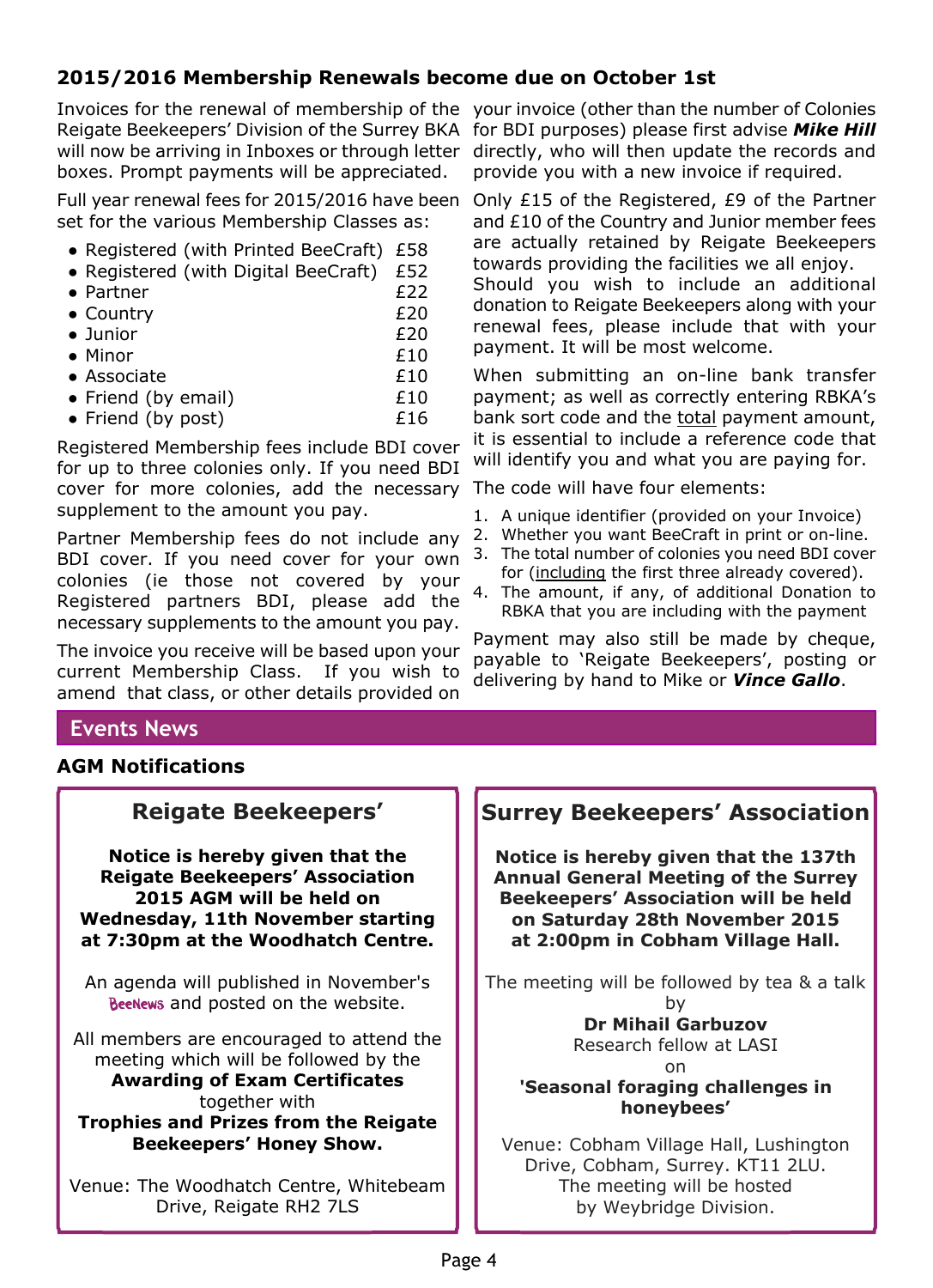## **Reigate BeeKeepers' Honey Show - FINAL REMINDERS & APPEALS**

The plans are in place for the big event on **Saturday the 10th October**, just a few reminders for all members to heed.

- **Tombola** Donations of PRIZES are needed please … Preferably brought to the preceding Wednesday evening meeting (7th Oct) and passed to *Gill Simpson* please. If delivering to the venue on the day … before 9:30 please.
- **Honey Sales** If you to have your honey, cut comb, wax items, cosmetics etc to offer for sale, you must contact *Richard Woodhouse* (tel: **07710 245993**) in advance of the day to agree and arrange drop off. To allow a diversity of members products to be presented, a limit of 10 x 1lb jars (or equivalent) may be imposed. 10% of selling price to RBKA, you get the rest. Ensure all stock is correctly packaged and labelled.
- **Plant Stall** Potted plants/cuttings etc will be needed. Please, no more than six of any one variety, and also arrange to collect unsold plants at the end of the show. Please liaise with *Mary Broatch*. (tel: **01737 248264**)
- **Refreshments Stall** Cakes will be needed, so even if you can not help directly during Fri/Sat, can you provide a cake or biscuits etc? Perishable items will need to be brought in during the morning of the 10th. Please liaise with *Sue Hickson*, (tel: **01883 743386**).
- **Mead Tasting** Donations of bottles of Mead required, to *Maggie* by the 7th October please.
- **Honey Show Competition entry closes on Saturday 3rd October**. If you have not yet registered an entry and you are reading this **Beenews** for the first time, you might still have THREE days left to do so!
- **Entry Labels** for those that have registered entries will be first available to collect at the Woodhatch Winter Meeting on Wednesday 7th October. Then at the Priory School Gym from 7:00pm for 1 hour on Friday 9th October, and finally from 8:30am for 30 minutes, on Saturday the 10th October in the Show Hall during the final setting up and staging of the vent.
- The 2015 Honey Show Schedule ([click](https://rbkbblog.files.wordpress.com/2015/07/2015honeyshowschedule.pdf) [here\)](https://rbkbblog.files.wordpress.com/2015/07/2015honeyshowschedule.pdf) includes details of all the classes, entry rules and labelling and presentation instructions as needed.
- **Register on-line** while you can. *[click here](http://tinyurl.com/ReigateHoneyShow2015)* Full entry details and the on-line registration can be found on the Members website [click here](http://rbkbblog.com/2015/07/19/rbka-honey-show-registration-now-open/).
- **Holders of trophies** from last year's show, please arrange to return them by the 7th October to *Celia* at Woodhatch.
- **Queries?** For questions about Show entries, please see or contact *Celia Perry* directly (**[Click Here](http://rbkbblog.com/whos-who/)**). For questions about the Stalls and Stands, or offers of help, please see or contact *Maggie Minter* directly (**[Click Here](http://rbkbblog.wordpress.com/contact-maggie-minter-committee-member/)**).
- And tell **everyone** to come along.

#### **The National Honey Show - 29th, 30th & 31st October**

With such a prestigeous event right on our own doorstep, it's so easy to either take part in the competition, attend lectures and workshops or visit the Trade Hall. **[www.honeyshow.co.uk](https://www.honeyshow.co.uk/)**

- **Entries** for all classes to reach the Entries Secretary by 9th October. Late entries until 16th October will incur an additional entry fee of £5. (Note that classes 54-62; Essay, Video, Microscopy & Photograph, are already closed. No late entries permitted)
- **● Workshops** are listed in the programme and need to be booked in advance to guarantee a place.
- **Lectures** are not bookable, with seat availability being first come first served. (Note that NHS Membership or a Daily Admission Ticket is required to attend lectures or book Workshops)
- **Browse and Buy** equipment from the trade hall on 29th (noon - 6pm), 30th (9am - 6pm) and 31st (9am - 4:40pm) **no Admission Ticket required.**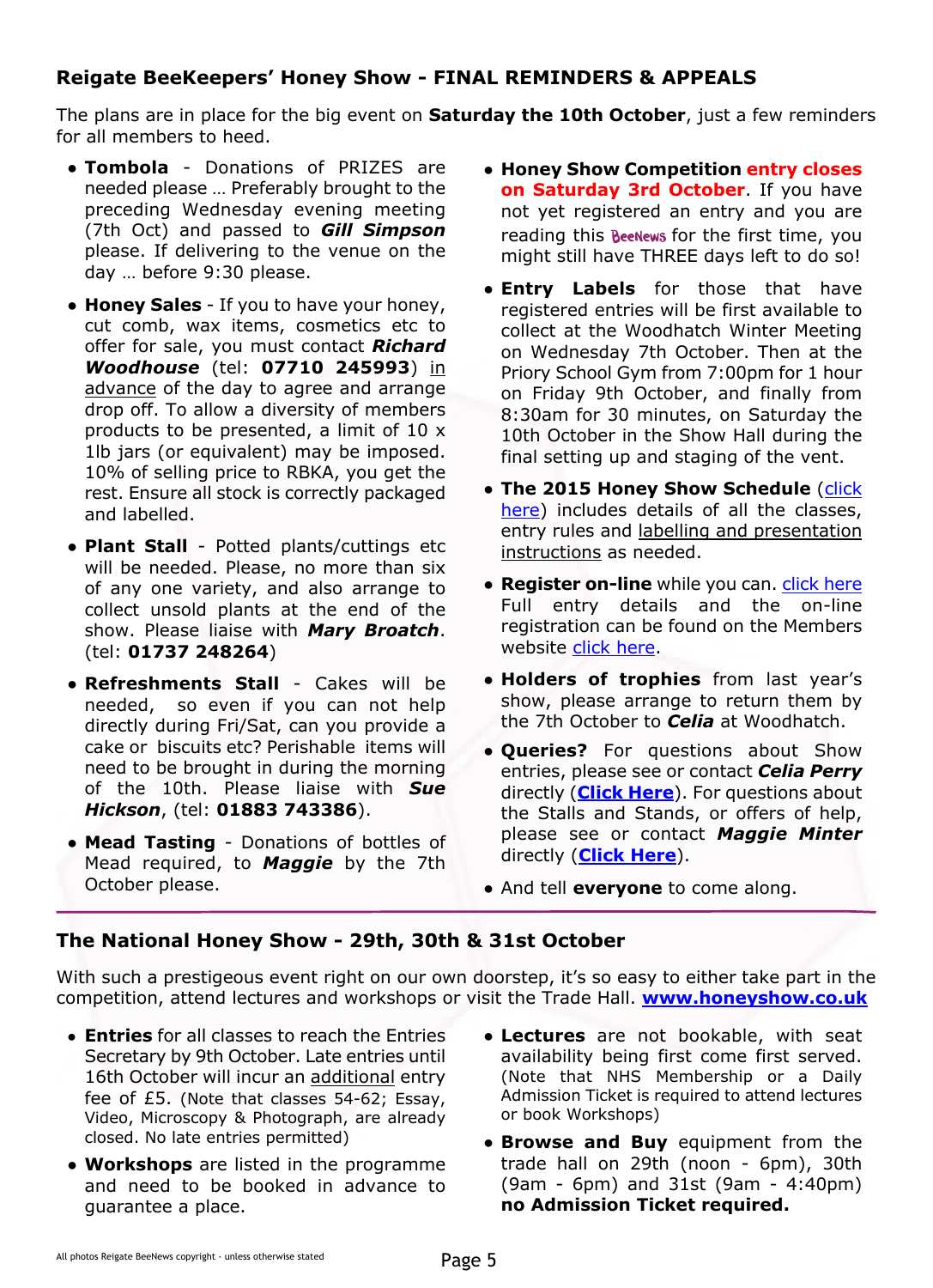## **Topical News**

#### **Moisture in Hives**

The control of moisture within a hive is very important to the health of our bees, particularly during the Winter. The common advice is that it is not cold that kills bees but damp conditions. So it is good to understand how to help your bees manage the humidity within their hive.

Live trees can provide remarkably sound nest cavities, because they actively draw moisture out of the hollows, provide good insulation, and leafy protection from the sun. The bee colony within a tree produces a rising stream of moist air which condenses on the fibrous roof and is absorbed by capillary action, then widely disseminated throughout the structure of the tree. What is interesting is that usually the bees seal any openings at the top of the tree cavity.

So we need to consider what happens inside a hive. Any closed box with a heat source in it will create a convection current. If that box is roughly cubic in form and the heat water it can no longer hold. source is in the centre, the air will rise up the centre and spread across the inside of the top like a mushroom, then fall down all outer surfaces before combining again at the bottom to replace the air that was displaced by the original rise.

If the roof of the hive is insulated the moist air will rise, but after a very minimal amount of condensation the temperature on the underside of the top will rise to close to the temperature of the rising stream of air and thus will not lose moisture due to condensation. Some condensation will occur over the large area of the sidewalls, but much will stay in suspension in the warmer air and will be exchanged with fresh air at the bottom of the hive.

Water carried on these convection currents condenses on all the interior surfaces of the hive that are cold, stores and combs included, since the bees do not heat them. If too much water condenses on the upper surfaces of the hives and on the combs that hold bee bread and honey, the stores become mildewed, the honey may ferment, and cold water drips down onto the clustered bees.

It is therefore important to avoid cold temperatures and condensation at the top of the hive in the Winter. This suggests that rather than increase the ventilation, by such as inserting match sticks under the crown board, which will cause a temperature drop, it is better to insulate the roof. Thus enabling the moisture filled air to flow down to the base of the hive and be exchanged with fresh air.

Deliberate ventilation at the top of the hive will cause some of the moist air to be lost, giving the appearance of improving the situation, but it will destroy the natural circulation of air within the hive, replacing it with a chimney effect.

Even in the Summer the bees need to continuously bring fresh air into the brood nest. So warmed air that is laden with water vapour and CO² constantly rises out of the cluster. If it cools down it will release the

To assist the control of moisture within a hive the following is suggested:-

- Use an open mesh floor to improve circulation and air exchange.
- Insulate the roof (and side walls in the Winter).
- Insert dummy boards on both sides of the brood and super boxes to improve air flow.
- Possibly consider the use of insulated hive top feeders that create a moisture absorbing 'attic' in the hive.

How much water a bee colony can produce inside its nest depends mainly on its size. It is easy to calculate that a decent-size colony may generate one half-cubic foot of water between December and the end of March from its stores and the nectar it may collect in early spring.

This is the equivalent of almost four gallons (eighteen litres) of water or five inches (thirteen centimetres) of water that rains down onto the bees and combs of a colony that is overwintering on seven frames per super!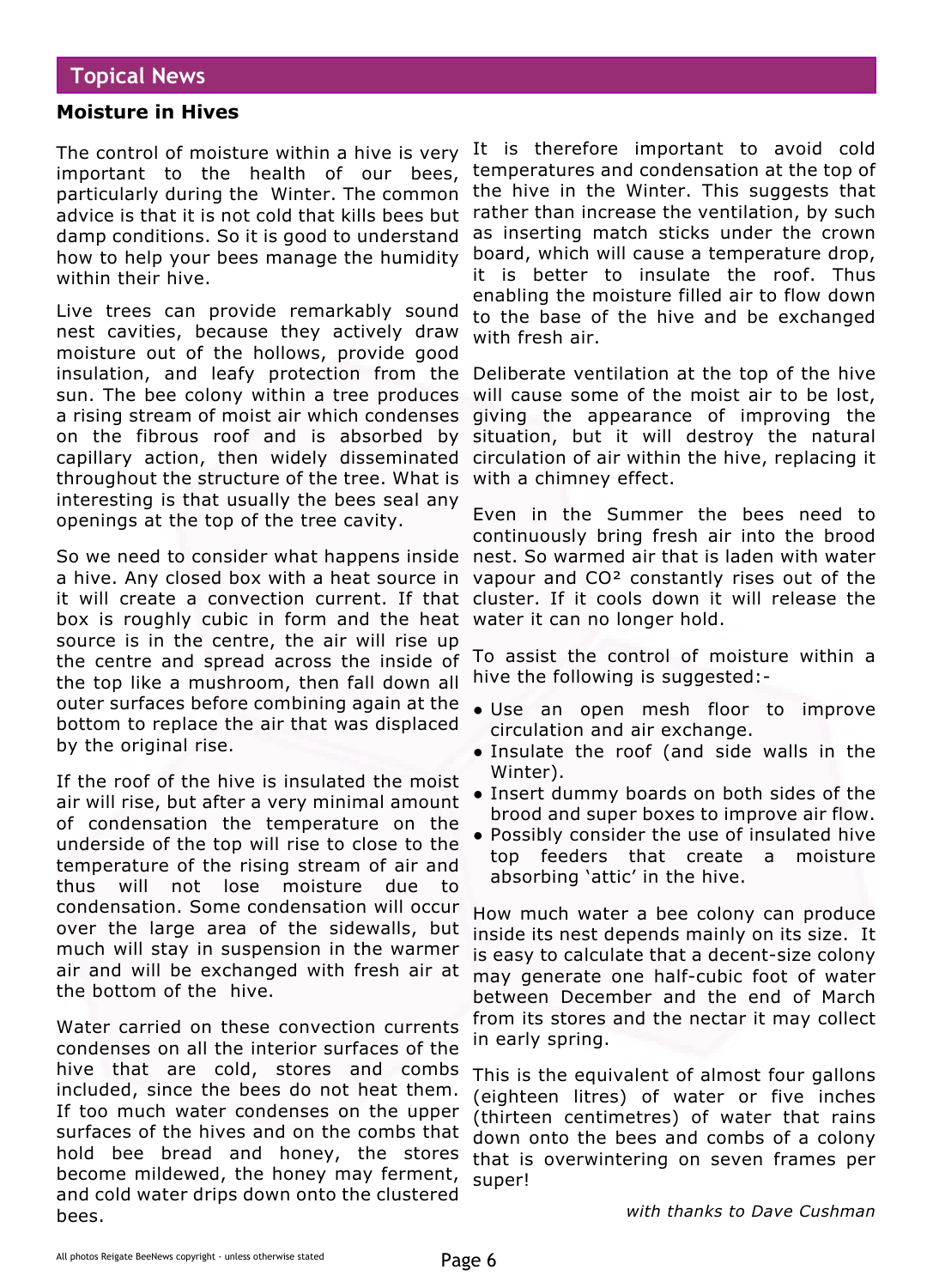## **Questions & Answers**

#### **Question - Who is the most important honey bee ?**

You would think the queen, and in some ways feed on more nectar from the cells and continue she is, but, from a biological point of view, it to feed heavily as they move to mating flights. is the drones.

Drones are normally produced from unfertilised eggs laid by the queen, but can occasionally result from fertilised eggs or from worker-laid eggs where a colony has become queenless It is clear that the colony invests a great deal and broodless. All good colonies, once they of its resources in rearing the several hundred have built up in the Spring, start to produce drones and the estimates of the amount of comb devoted to drone rearing vary widely. A natural full colony will have probably 10-13% of its comb area devoted to drone production although this may be higher. A weak colony may have very little.

Drones are produced early in the year, as they must be ready for the main swarming season when they will be required to mate with the young queens. The bees then maintain a population of drones until later in the Summer when they are turned out of house and home and left to die, as they are no longer needed.

During the Summer there is a feedback system in operation so that, as drones are lost from the colony, new ones are reared to replace them.

#### **Use of Resources**

Drones are bigger and heavier than workers and their larvae are fed for an extra day or so more than those of workers. As a consequence they eat more.



The demands on the colony do not end at the Earth's magnetic field. However they get hatching, as drones are not sexually mature there, thousands of drones may collect in until they are about two weeks old and must these areas and young queens will fly there be fed on brood food by the nurse bees as to their muscles and some of their reproductive pheromones. organs continue to develop during their first The multiple mating necessary for each queen week in the hive. At this time their demand can be accomplished rapidly. Of course, the for protein is high. After this they begin to individual drone mates only once and dies

Flying uses 14mg sugar/hour compared to 1–3mg/hour used when resting. The average drone flight lasts for about thirty minutes after which they need to refuel.

drones that it maintains. We need to ask why, when they could be rearing more workers to boost the colony and ensure more stores for winter survival.

The answer is that the drones carry the genes of the colony into the general bee population and the more fit, healthy drones a colony produces, the more likely it is to get its genes into the next generation of bees. A strong colony can have a major effect on the wider bee population.

#### **The Big Mystery**

When drones go on mating flights they travel to drone congregation areas. These are more or less constant from year to year despite the fact that there are no old drones to show young drones the way.



Just how they are located is still a mystery but it is believed that they use topographical features. It seems significant that drones develop magnetite granules in groups of cells in their abdomens from about the 6th day of adult life and this may suggest use of mate, probably attracted by drone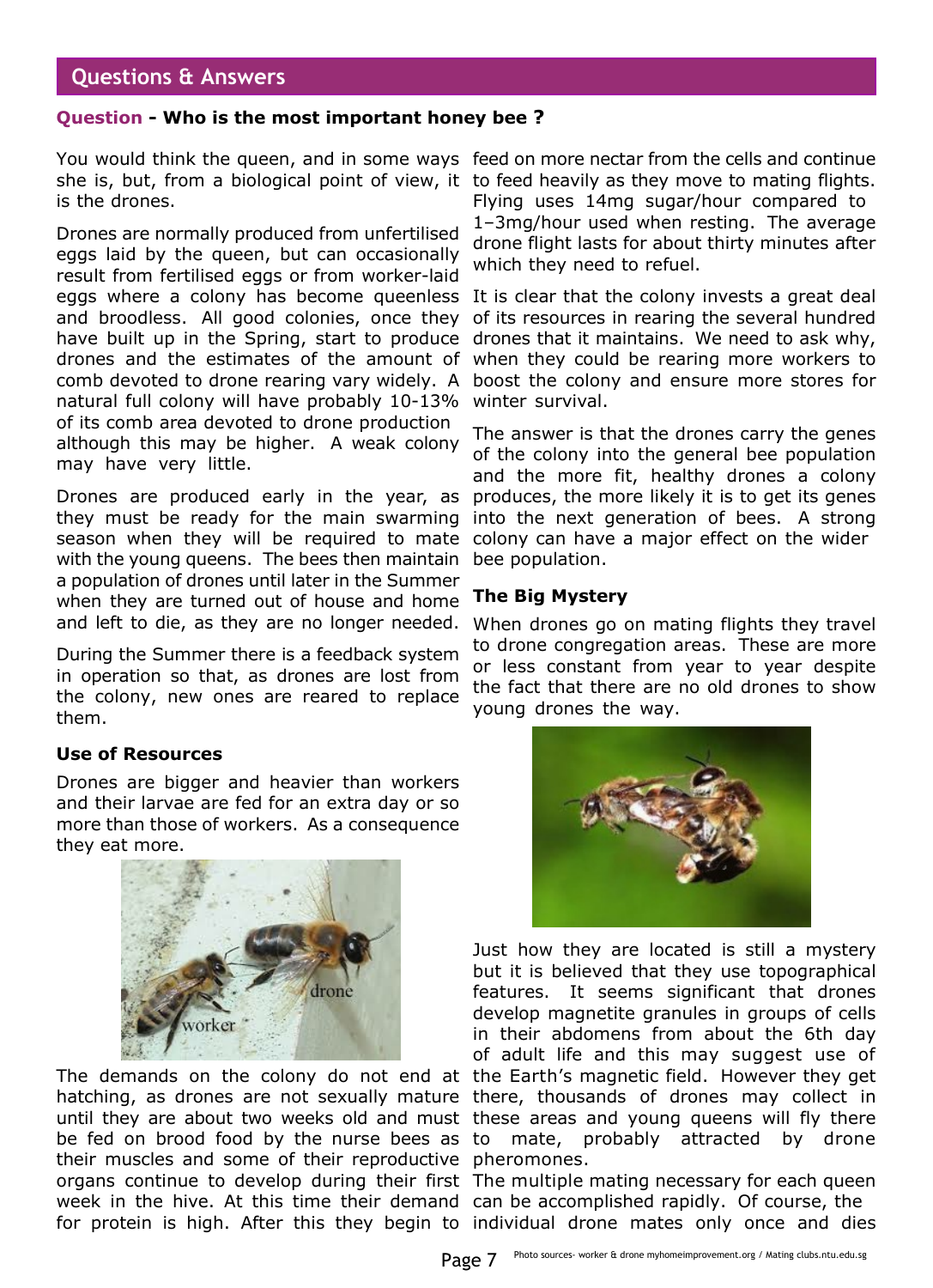immediately after mating, although his sperm 'Theirs live on in the queen's spermatheca.

#### **A Perfectly Adapted Bee**

Beekeepers often regard drones as a waste To that end they are born, are tolerated of space because they do not seem to do in the colony, and are allowed free access much, but they have one function only and to the honey cells. Theirs also, is the sacrifice that is to mate with a young queen and of life to duty; and such of them as survive their structure and life-style are beautifully to the close of the Autumn are driven from

They do not have the 'tools' that the workers have, so they cannot bring in nectar or pollen, feed young, make wax, convert nectar or even feed from flowers. The part of their brains associated with learning and memory A beautifully adapted, very important bee. are reduced and, of course, they have no So respect your drones and appreciate sting. They do have increased numbers of them as a result of evolutionary perfection. sense organs on their antennae, to detect Particularly at this time of year when their queen pheromones and they have huge eyes, fate is sealed and any that remain will which somehow make them quite endearing. be ejected from the hive. There is a lovely section in The Irish Bee Guide which was written in 1904 by Rev Digges:

adapted for this to the exclusion of all else. the hive to end, in cold and hunger, a life is a life of brief dependence and submission. They gather no stores; nature has not fitted them to do so. The one object of their existence is to fertilise young queens. which, if seemingly idle or useless, was at least inoffensive, and full of possibilities whose vastness fills with awe and amazement every thinking mind.'

*courtesy of Celia Davis Warwickshire BKA*

## **Horticultural News**

### **Bees and Plants - An Intimate Relationship**

Flowering plants have been around for a very **The Role of Pollen** long time: they evolved in the Cretaceous period, some 140 million years ago and became widespread about 100 million years ago. They are a very successful and diverse group, dominant throughout the world and colonising virtually every habitat from deserts to mountain tops, arctic wastes and tropical forests, lakes and rivers, and even a few species in the oceans.

Bees appeared, in the evolutionary scheme still of things, a little later than the flowering the plants from a dependence on moisture plants and, although not many fossils at some stage in their life-cycle. At of bees remain, the earliest one found so far has been dated at about 100 a little simple genetics. million years old and, although it still had some wasp characteristics, it also had plumose (branched) hairs, which are specific to bees.

The earliest bees were solitary and it ovaries, containing the female gametes, took some time for sociality to develop, and stigmas which are receptive to the but the essential fact is that just about Pollen. the time that the flowering plants began their bid for world domination, also were developing and this led to female-gametes) using its own-pollen or pollen the formation of a very intimate relationship from another flower on the same plant. This with persists to the present time.

The huge advantage that flowering plants (and conifers incidentally) have over other groups of plants, was the evolution of the pollen grain as a means of transporting the male sex cells (gametes). This structure protects the important tiny cells with a hard coat, so that they can be transported over sometimes, huge distances and hostile environments and retain their viability. This frees point it is important to consider

Most flowers have male and female structures. The male structures are anthers and produce pollen grains containing the male gametes, the female structures are

bees Such a flower can produce seed (from the is called self-pollination and is very common.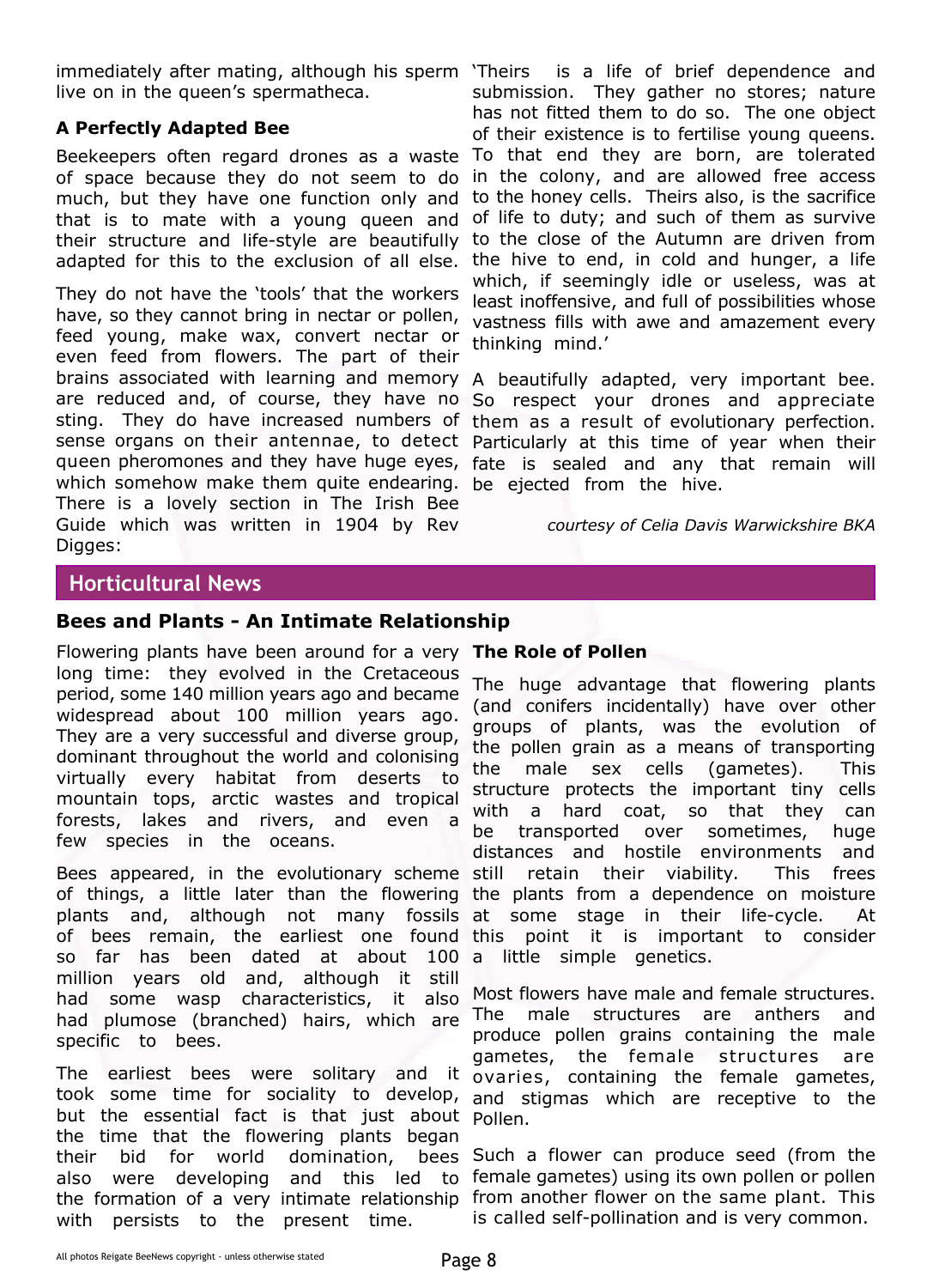The problem with this system is that the In general, offspring show very little variation and the ability of the plant to evolve, and eventually and, for new species to be produced, is reduced.

So, many flowers will not accept pollen from the same plant, but need to get it from another plant of the same species and we call this cross-pollination. Here the offspring will show variation, the fitter specimens will survive and the species may gradually evolve.

#### **Pollen Movement**

The plant's problem now becomes a logistical one of getting pollen from one plant to another and the early plants, and many alive today, used air currents (anemophily) to waft enormous amounts of light pollen about, in the hope that some of it would land on the right stigmas. However,using Honey bees have even more advantages: an insect visitor to transport the pollen (entomophily) works even better, with less wastage of pollen and more targeted recipients and many plants developed this method.

Some flowers,for example Salix caprea and Tilia spp employ both methods (ambophily).

Insect-pollinated flowers have to advertise themselves so are large, brightly coloured and/or scented. Small flowers may be built into inflorescences, and occasionally other attractants may be used: orchids of the genus Ophrys attract males of specific species of wasp or bee to them by their resemblance to the females of the species and their pheromone-mimicking scents. Such dependence on one species is efficient but can lead to if the population of the crashes.



once attracted the insect be rewarded with food: pollen in some cases, nectar, a sugar rich secretion which is given in exchange for pollinating services.

#### **Bees and Plants**

Bees have two great advantages over other insects regarding pollination:

- 1. All bees are covered with plumose hairs which trap pollen grains.
- 2. Bees (almost without exception) feed entirely, in larval and adult stages, on the products of flowers: pollen and nectar. The nectar provides energy while pollen gives them protein, fats, vitamins and minerals, all essential, particularly for the growth of larvae.

- 1. There are a lot of them and their colonies are perennial. Compare this to small bumblebee colonies and to the solitary bees which are about for usually only a small part of the year and where numbers are limited.
- 2. The bees in a colony can communicate with one another and, once a good source of pollen or nectar is found, others will be recruited rapidly and the bees will stay with this one type of flower until something better appears. This is clearly a big advantage for the plant.
- 3. They are generalist pollinators and will use any flower from which they can get nectar and/or pollen.

disaster Honey bees cannot however, use all flowers insect and there is some division amongst the various types of bee (and other insects) much of which is based on tongue length.

> So, some bumble bees have longer tongues and can reach into deeper flowers, such as comfrey, whereas our honey bees are limited by a tongue length of about 7.5 mm.

> The development and interdependency of the bees and the flowering plants forms a complex study. A good starting point is Plants and Honey Bees, Their Relationships by David Aston and Sally Bucknall.

> Be prepared to be fascinated and to 'waste' a great deal of time watching bees on flowers.

> > *Courtesy of Celia Davis Warwickshire BKA*

All photos Reigate BeeNews copyright - unless otherwise stated **Page 9**